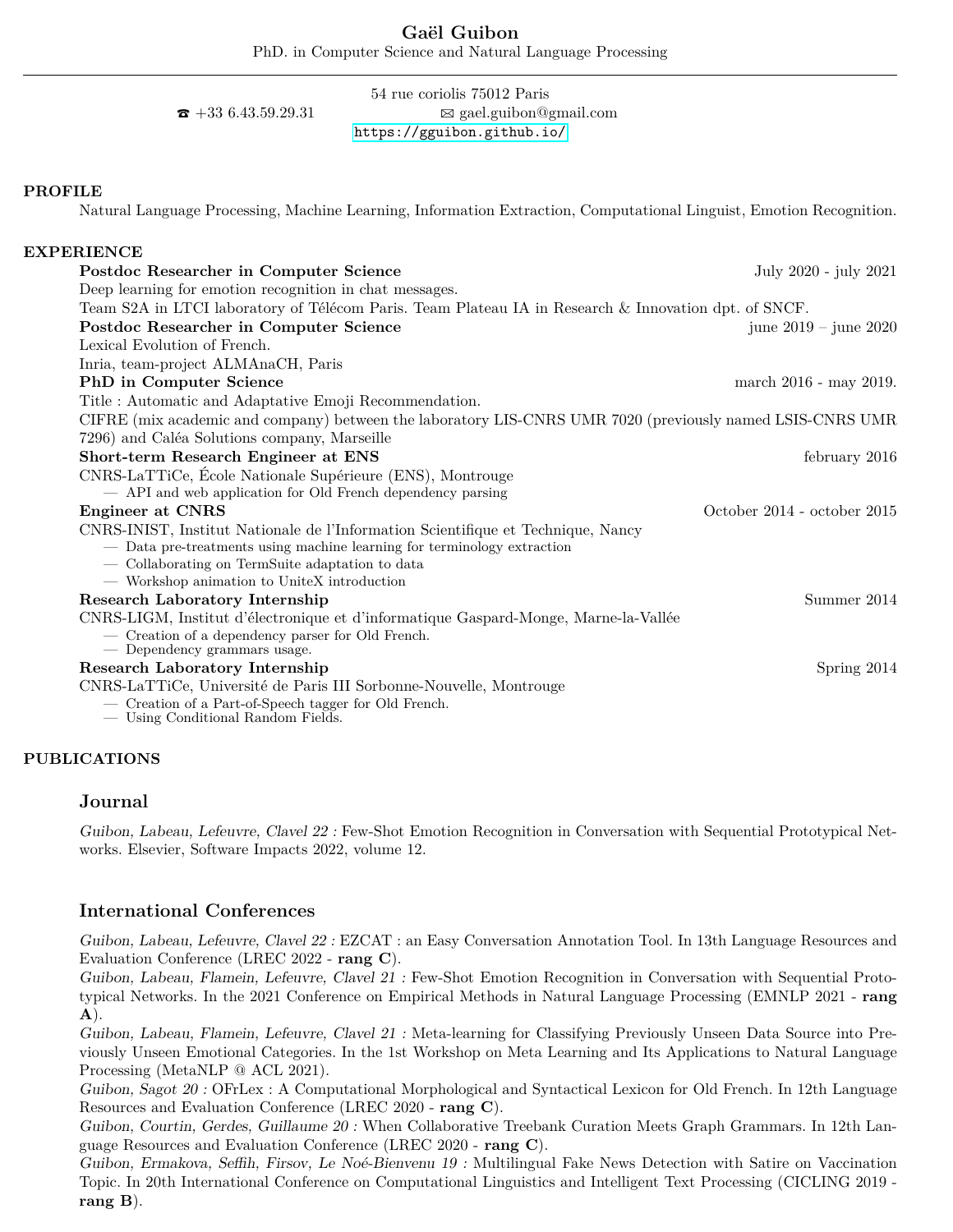Espinasse, Fournier, Chifu, Guibon, Azcurra and Macé 19 : On the Use of Dependencies in Relation Classification of Text with Deep Learning. In 19th International Conference on Computational Linguistics and Intelligent Text Processing (CICLING 2019 - **rang B**).

Guibon, Ochs, Bellot 18 : Emoji recommendation in private instant messages. In Proceedings of the 33rd Annual ACM Symposium on Applied Computing (pp. 1821-1823) (SAC 2018 - **rang B**). **Best Poster Award for SONAMA track** Guibon, Ochs, Bellot 18 : LIS at SemEval-2018 Task 2 : Mixing Word Embeddings and Bag of Features for Multilingual Emoji Prediction. In SemEVAL 2018.

Guibon, Ochs, Bellot 18 : From Emoji Usage to Categorical Emoji Prediction. In 19th International Conference on Computational Linguistics and Intelligent Text Processing (CICLING 2018 - **rang B**), Hanoï. **Best Verifiability, Reproducibility, and Working Description Award**

Guibon, Tellier, Constant, Prevost, Gerdes 15 : Searching for Discriminative Metadata on Heterogenous Corpora, 14th Treebank and Language Theory (TLT), Warsaw

Guibon, Tellier, Constant, Prévost, Gerdes 14 : Parsing Poorly Standardized Language Dependency on Old French, 13th Treebank and Language Theory (TLT), Tubingen.

## **National Conferences**

Guibon, Ochs, Bellot 18 : De l'impact des emojis sur les sentiments à une recommandation pertinente. Workshop Affect Compagnon Artificiel Interaction (WACAI 2018), Ile de porquerolles .

Guibon, Ochs, Bellot 17 : Prédiction automatique d'emojis sentimentaux, 14ème Conférence en Recherche d'Information et Application (CORIA), Marseille.

Guibon, Ochs, Bellot 16 : From Emojis to Sentiment Analysis, Workshop Affect Compagnon Artificiel Interaction (WACAI 2016), Brest.

Guibon, Tellier, Prévost, Constant, Gerdes 15 : Analyse syntaxique de l'ancien français : quelles propriétés de la langue influent le plus sur la qualité de l'apprentissage?, 22ème Traitement Automatique des Langues Naturelles (TALN), Caen.

## **Other Publications**

Guibon, Ochs, Bellot 17 : Une plateforme de recommandation automatique d'emojis. Traitement Automatique du Langage Naturel (TALN), Orléans. (Démo)

Guibon 16 : SOFA : Une plateforme d'analyse syntaxique en ligne pour l'ancien français,  $23$ ème Traitement Automatique du Langage Naturel (TALN), Paris. (Démo)

## **Seminars / invited talks**

- **Inria's Developper meetup** (February 22th 2022, and October 29th 2019) : *VueJS and Interactive slides* [https:](https://sed-paris.gitlabpages.inria.fr/developer-meetups/) [//sed-paris.gitlabpages.inria.fr/developer-meetups/](https://sed-paris.gitlabpages.inria.fr/developer-meetups/)
- **Talk at Paris-Nanterre University** (October 26th 2021) : *De l'enrichissement de données diachroniques à l'exploitation de données privées*
- **Talk at LTCI laboratory from Télécom Paris** (September 30th 2021) on few-shot learning in conversational context
- **Talk at PhD students' seminar from LIS-CNRS laboratory** (march 2018) : Apprentissage non-supervisé pour l'orientation de la prédiction multi-classe d'emojis (FaceEmojis)
- **Talk at the LaTTiCe-CNRS laboratory** (February 8th 2016) : Exploration de corpus d'ancien français : métadonnées les plus discriminantes et influence sur la qualité l'apprentissage

## **Scientific Popularization**

**Scientific Popularization Article on Meta-Learning.** *Le méta-apprentissage fait ses premiers pas en traitement automatique du langage.* – Data Analytics Post – par Pierre Vandeginste. <https://dataanalyticspost.com/meta-apprentissage-traitement-automatique-langage/>

## **TEACHING**

**Natural Language Processing** (IA 717, *lab project creation and supervision.*) [https://www.telecom-paris.fr/fr/](https://www.telecom-paris.fr/fr/masteres-specialises/formation-intelligence-artificielle) [masteres-specialises/formation-intelligence-artificielle](https://www.telecom-paris.fr/fr/masteres-specialises/formation-intelligence-artificielle) **Machine Learning for Natural Language Processing** (SE364, *original content for labs, lab assistant supervisor. Projects and courses in English.*) [https://nlp-ensae.](https://nlp-ensae.github.io/) [github.io/](https://nlp-ensae.github.io/)

ENSAE 2022 : 9H TD

**Machine Learning for Natural Language Processing** (SE364, *original content for labs and 3 courses. Projects and courses in English.*) <https://nlp-ensae.github.io/>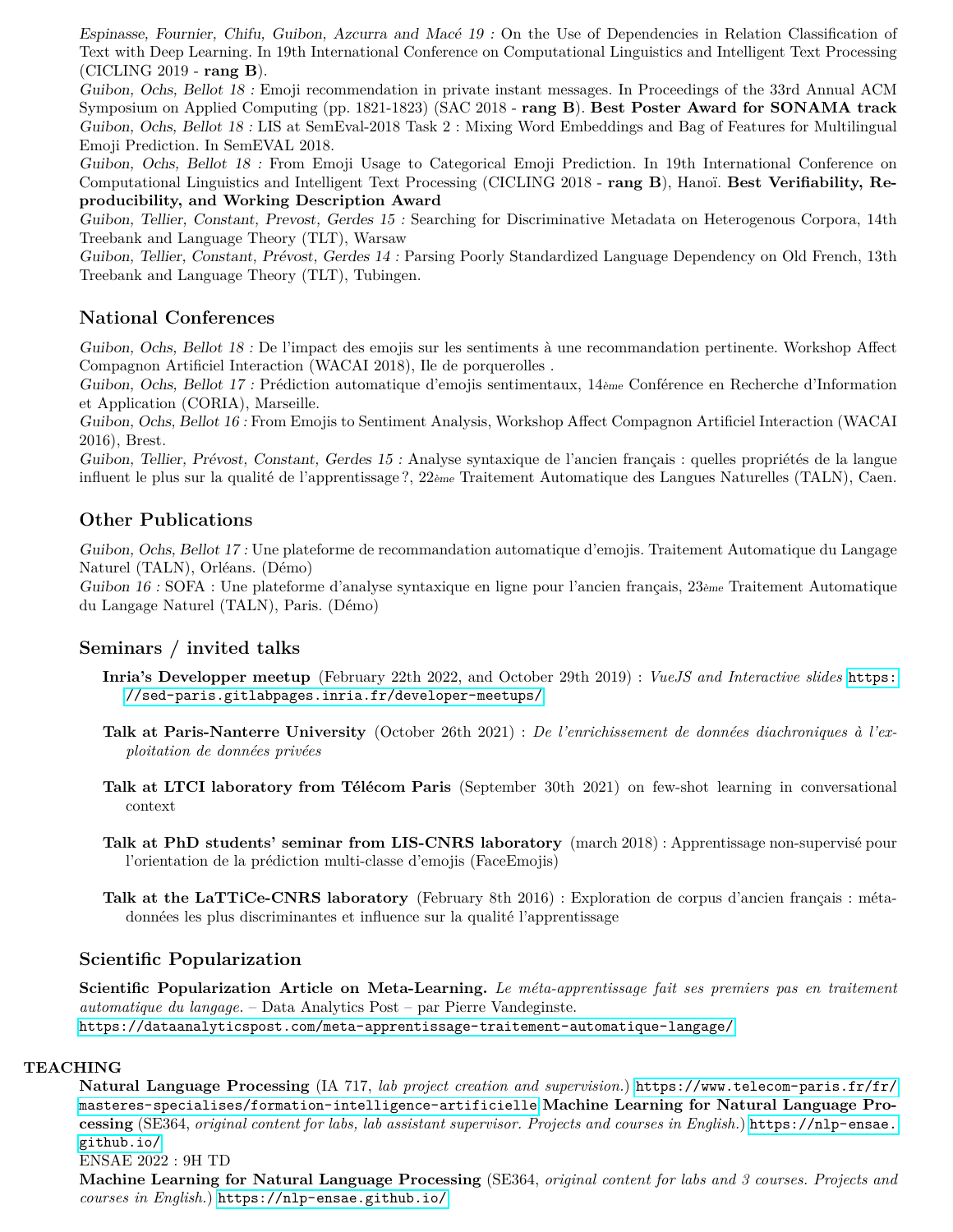ENSAE 2021 : 4H30 CM et 9H TD **Introduction to Programming and Python** *(Original Content. Courses in English)* [https://github.com/gguibon/](https://github.com/gguibon/essec-python-1) [essec-python-1](https://github.com/gguibon/essec-python-1) ESSEC Business School 2020 : Global BBA 2nd year : 25H CM et TD. Students' Evaluation : 4/5 (+0.68 compared to 2019) **Machine Learning for Natural Language Processing** (SE364, *original content for the 3rd lab and projects, courses in English*) <https://nlp-ensae.github.io/> ENSAE 2020 : 4H30 TD **Introduction to Python** *(original content)* <https://github.com/gguibon/essec-python-1> ESSEC : Global BBA 2nd year : 25h **JavaEE** *(original content)* <https://github.com/gguibon/CoursesJavaEE> Aix-Marseille University 2018-2019 : Master 2 Computer Science : 59h **Introduction to Deep Learning** Aix-Marseille University 2017-2018 : LSIS-CNRS : Master 2 Research DiMaG : 8h **JavaEE** *(Contenu original)* <https://github.com/gguibon/CoursesJavaEE> Aix-Marseille University 2017-2018 : Master 2 Computer Science : 64h **Introduction to Python** *(original content)* <https://github.com/gguibon/CoursesPython> Aix-Marseille University 2017-2018 : Master 2 Computer Science : 8h **Databases in Java** *(original content)* <https://github.com/gguibon/teaching-isi-projet> Aix-Marseille University 2016-2017 : Master 1 Computer Science : 20h

## **ADMINISTRATION ET RESPONSIBILITIES**

#### **Roles**

**ANR Project REVITALISE (2022–2025)** resp. Magalie Ochs (LIS-CNRS). With Chloé Clavel (Télécom Paris) and Béatrice Biancardi (Télécom Paris).

**ANR Project Autogramm (2022–2025)** resp. Sylvain Kahane <https://autogramm.github.io/>

**Supervision of an Annotator.** Aurore Lessieux (1 month).

**Board Member of ATALA (French NLP National Association).** 2020 - now

**Supervision of an intern (master 2 reseach in Computer Science).** René Azcurra.

Supervised with Bernard Espinasse, Sébastien Fournier and Adrian Chifu (defended on june 18th 2018 in Marseille)

**Vice-president and secretary of PhD and PhD Students from the LIS laboratory (A2DL)** . (2016–2018)

## **Conference Organization**

**SyntaxFest** (4 events : Quasy, Depling, TLT et UDWorkshop), Paris *26–30 August 2019* : Member of the organization committee.

**Workshop Affect Compagnon Artificiel Interaction (WACAI 2018)** , Porquerolles *13–15 June 2018* : Membre du comité d'organisation et responsable du site web.

**14th PhD Student Days from LSIS laboratory (JDL6)** , Carry-le-Rouet *22-23 May 2017* : Member of the organization committee.

**Conference on Information Retrieval and Applications (CORIA 2017)** , Marseille *29–31 March 2017* : Member of the organization committee and webmaster.

## **Hackathons and Reading Group Organization**

**Working Group ACAI** Saint-Etienne

22 june 2022 : member of the program committee.

**Reading Group ACAI** Virtual *2022, every month* : organizer

**HackaTAL 2018** Rennes *14–15 may 2018* : member of the organization committee.

**HackaTAL 2017** Orléans *24–26 june 2017* : member of the organization committee and in charge of the automatic summarization task (ideas proposition, setup, data collection through *web scrapping* et automatic teams evaluation)

## **Reviews**

**Conférence sur le Traitement Automatique des Langues Naturelles (TALN 2022)** 27th june - 1st july, Avignon.

**Applied Intelligence** march 2022 issue

- **Empirical Methods in Natural Language Processing (EMNLP 2021)** 7-11 november, Punta Cana and online.
- **Numero 62-2 of French NLP journal "Traitement Automatique des Langues" (revue TAL)** On now NLP applications. 2021

**IEEE Transactions on Affective Computing (TAFFC)** 2021 Issue.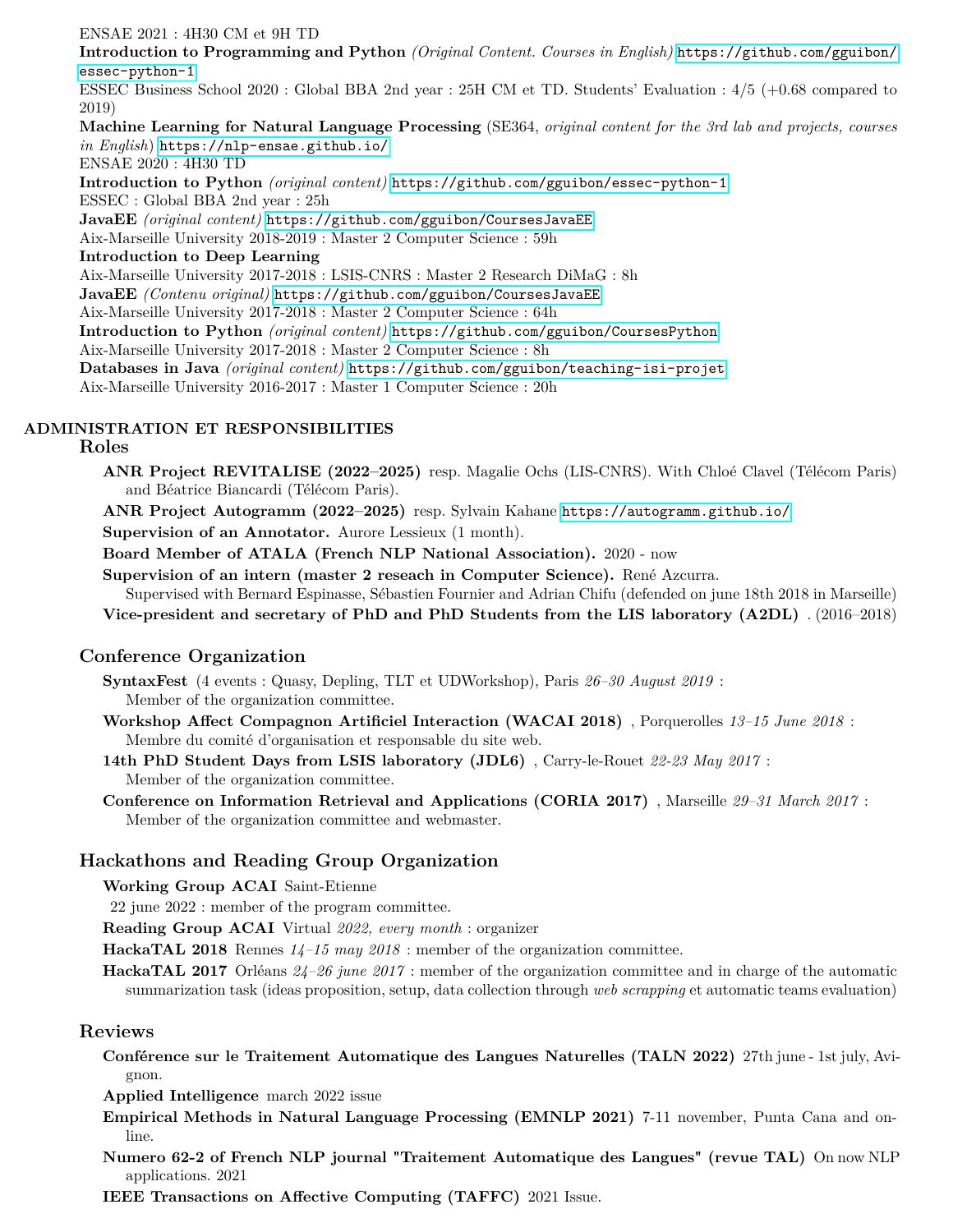**European Chapter of the Association for Computational Linguistics (EACL 2021)** 19-23 april 2021, online.

**Workshop Affect Compagnon Artificiel Interaction (WACAI 2021)** 13-15 october 2021, Île d'Oléron.

**Conférence sur le Traitement Automatique des Langues Naturelles (TALN 2021)** 28th june - 2nd july, Lille.

**COnférence en Recherche d'Information et Applications (CORIA 2021)** Grenoble and/or online, 14-16 april 2021.

**Empirical Methods in Natural Language Processing (EMNLP 2020)** 16-20 november, online. **Rencontres Jeunes Chercheur(euses) (RJC)** CORIA/TALN 2018.

**Third International KEYSTONE Conference (IKC2017)** Gdańsk Poland, 11-12 September 2017.

## **RECENT SUPERVISORS**

**Chloé Clavel** : Current postdoc. Professor. chloe.clavel@telecom-paris.fr

**Matthieu Labeau** : Current postdoc. Assistant Professor. matthieu.labeau@telecom-paris.fr

**Benoît Sagot** : Scientific supervisor for the post-doctoral position in the PROFITEROLE project. Researcher. Contact : benoit.sagot@inria.fr

**Patrice Bellot** : Thesis supervisor. Professor. Contact : patrice.bellot@lis-lab.fr

**Magalie Ochs** : Thesis co-supervisor. Assistant Professor (HDR). Contact : magalie.ochs@lis-lab.fr

## **FORMATION**

**PhD in Computer Science,** Natural Language Processing, Information Retrieval.

Aix-Marseille University. Laboratory of Computer Science and Systems (LIS-CNRS UMR 7020) and Caléa Solutions. 2016-2019

**Master of Engineering in Computational Linguistics,** Linguistics and Computer Science, NAtural Language Processing. Université Paris III Sorbonne-Nouvelle, Obtained in Septembre 2014

**Master 1 of Engineering of Language for Information Management (Ingénierie de la Langue pour la Gestion Intelligente de l'Information),** Linguistics and Computer Science, Natural Language Processing. Université Paris 4 Sorbonne, 2011

**Bachelor in Language and Computer Science (Computational Linguistics),** Natural Language Processing, *Diploma C2i,* Databases, etc. Université Paris 4 Sorbonne, 2010

**High-School Diploma on Litterature,** Specialized in cinema and audiovisual. High-School Paul Valéry, 2007 Specialization : Text Mining, Natural Language Processing

## **SKILLS**

#### **Linguistics**

Linguistics and Textual Linguistics, Stylistics, Rethorics, Coprus Linguistics, Computational Linguistics, Socio-linguistics, Formal Grammar, Discourse and Lexicometrics, Language Diversity and Typology, Semantics

## **Computer Science**

Languages & Softwares : Python, Java, JavaEE, Javascript, JavaFX, LateX, UniteX, Shell, DTD, XQuery, XPath, SQL, XSL, XML, HTML

Operating Systems : Unix, Windows.

Softwares/Frameworks : PyTorch, Keras, SciKitLearn, VueJS, SpringBoot, Tensorflow, AngularJS, Wapiti, Weka, Mate, MaltParser, UIMA, Unitex, Protege, Praat

IDEs : Visual Studio Code (Python, JS, VueJs), Eclipse (Java, JavaEE), Android Studio / IntelliJ

## **SOFTWARES**

**Git Repository :** <https://github.com/gguibon>

- **EZCAT** (2022) Customizable interface for an easy annotation of conversation. (Evolution and generalization of the POC Annotator app) : <https://github.com/gguibon/ezcat>
- **ProtoSeq** (2021) Source Code for *Prototypical Networks* (few-shot learning) adapted to sequence labeling for emotion recognition in conversation (EMNLP 2021) : <https://github.com/gguibon/ProtoSeq>
- **MetaLearningDemo and source code** (2021) Demo dedicated to the present the work published at the MetaNLP workshop in ACL 2021, to be hosted soon in HiParis (<https://www.hi-paris.fr/>) and presented as a poster session. <https://github.com/gguibon/metalearning-emotion-datasource>.
- **POC Annotator** (2020) Interface for Messages' Emotion Annotation in Conversation : [https://gguibon.github.](https://gguibon.github.io/poc/) [io/poc/](https://gguibon.github.io/poc/)
- **LEMA : Lexicon and Enrichments Modification Application** : <https://lema.inria.fr:8888/>
- **Arborator-Grew** (2020) Online visualization, modification and creation of treebanks (with Kim Gerdes, Bruno Guillaume, Marine Courtin, Kirian Guiller, Lila Kim and Sylvain Kahane.) : <https://arborator.github.io/>